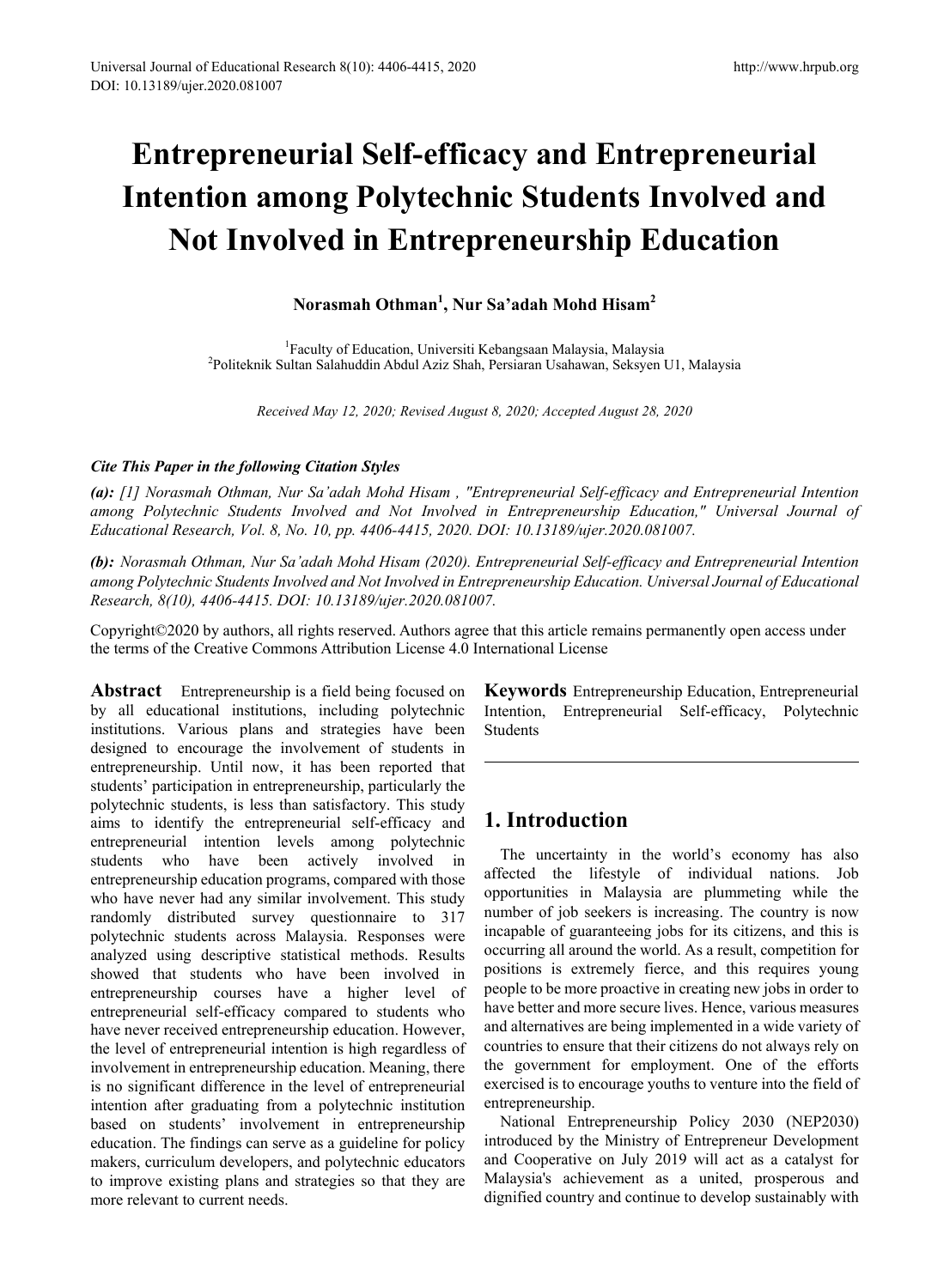a more equitable and inclusive economic distribution, further emerging as the axis of the Asian economy. Five key objectives that have been set under the NEP2030 are 1. creating a holistic and conducive entrepreneurial ecosystem to support the inclusive, balanced and sustainable Malaysian socio-economic development agenda. 2. To form a Malaysian society with an entrepreneurial mindset and culture. 3. Increase the number of national entrepreneurs who are quality, viable, resilient, global-minded and competitive. 4. Enhance the capabilities of micro, small and medium enterprises and cooperatives. 5. Make entrepreneurship a career of choice [1]. Toward achieving the national objectives, entrepreneurship can be set forth as early as primary school by incorporating and integrating entrepreneurship as a subject in school.

In education context, the Entrepreneurship Action Plan of Higher Education Institutions (2016-2020) that was launched by the Ministry of Higher Education (MoHE) outline two strategies to be focused on: 1) develop a holistic and comprehensive curriculum and; 2) enhancing the learning support system [2]. Generally, this policy serves as an official foundation for the efforts and initiative to incorporate the value and skills of entrepreneurship among Malaysian including students at public universities, polytechnic institutions, and community colleges.

At the polytechnic level, the Department of Polytechnic and Community College Education (DPCCE) has incorporated an entrepreneurship course as a compulsory subject for polytechnic diploma students as a way to provide well-organized and holistic entrepreneurship education. As for commerce department, a digital entrepreneurship course was set as elective course in addition to compulsory entrepreneurship course. The curriculum that was been improvised every 5 years has been carried out together with workshop activities, seminars, visits, and competitions related to entrepreneurship to cultivate as many students as possible into potential entrepreneurs. Besides, the entrepreneurship units within polytechnic institutions have also been restructured and required to build entrepreneurship centers in line with the requirements of the Action Plan of Higher Education Institutions [3]. The entrepreneurship centers serve as an early platform for students who are interested in venturing into entrepreneurship to learn and gain practical experience before they enter the real business world. Through these centers, the students can also practice the knowledge that they gain from the entrepreneurship courses in their respective institutions [4]. This initiative aims to expose students to the real business world and help those who are truly passionate about pursuing entrepreneurial ventures.

## **2. The Challenges of Entrepreneurship in Polytechnic Malaysia**

The Department of Polytechnic and Community College Education (DPCCE), under the Ministry of Higher

Education (MoHE), set the direction of the First Phase Polytechnic Transformation in 2009. An outcome to be achieved was to produce great entrepreneurs. This transformation placed a significant responsibility on polytechnic institutions to produce graduates who would go on to create jobs instead of graduates who would simply seek jobs throughout their careers. The Graduate Tracer Study statistics 2018 showed that the percentage of polytechnic students owning a business still remained low where only 9.3% of polytechnic graduates had self-employed while the remaining 91.7% chose to work at existing public and private organization [5]. This report was in line with previous studies by [6,7] which reiterated that the data of the polytechnic graduates' participation in the entrepreneurship field was still low. Hence, some questions arose, why did this happen? Some researchers even questioned whether the entrepreneurship modules offered in polytechnic institutions are still not effective [6,8] or are the teaching and learning syllabi used not suitable [7]. Are there any other factors that hinder this achievement? Because of these unanswered questions, this study acknowledges that the poor results may not only be caused by the specific entrepreneurship module or teaching and learning method used and the possible existence of other factors that influence the involvement of students or graduates in this field.

In order to identify the key elements that can explain and anticipate an entrepreneur's intention, many studies have made a link between Ajzen's Organized Behavioural Theory with Bandura's Self-Efficacy Theory e.g., [9-15]. This is because self-efficacy is seen as the motivation for consistency of action or behavior among higher education institution students.

However, the discrepancies among previous findings as to whether self-efficacy is truly capable of enhancing someone's motivation to dive into the entrepreneurship field are questioned by the researcher of this study. Some studies found that entrepreneurial self-efficacy was not a factor that encouraged the entrepreneurial intention of students, while others found evidence to the contrary e.g., [10,14,16-20]. Furthermore, a study about the general relationship between entrepreneurial intention and self-efficacy among polytechnic students in Malaysia is insufficient, particularly differentiating the level of entrepreneurial intention and self-efficacy on students who were involved or not involved in entrepreneurship education. Therefore, the objectives of this study are:

- 1. To determine the level of entrepreneurial self-efficacy based on the involvement of students in entrepreneurship education.
- 2. To determine the level of entrepreneurial intention based on the student's involvement in entrepreneurship.

## **3. Entrepreneurial Intention**

In cognitive psychology, intention is defined as a state of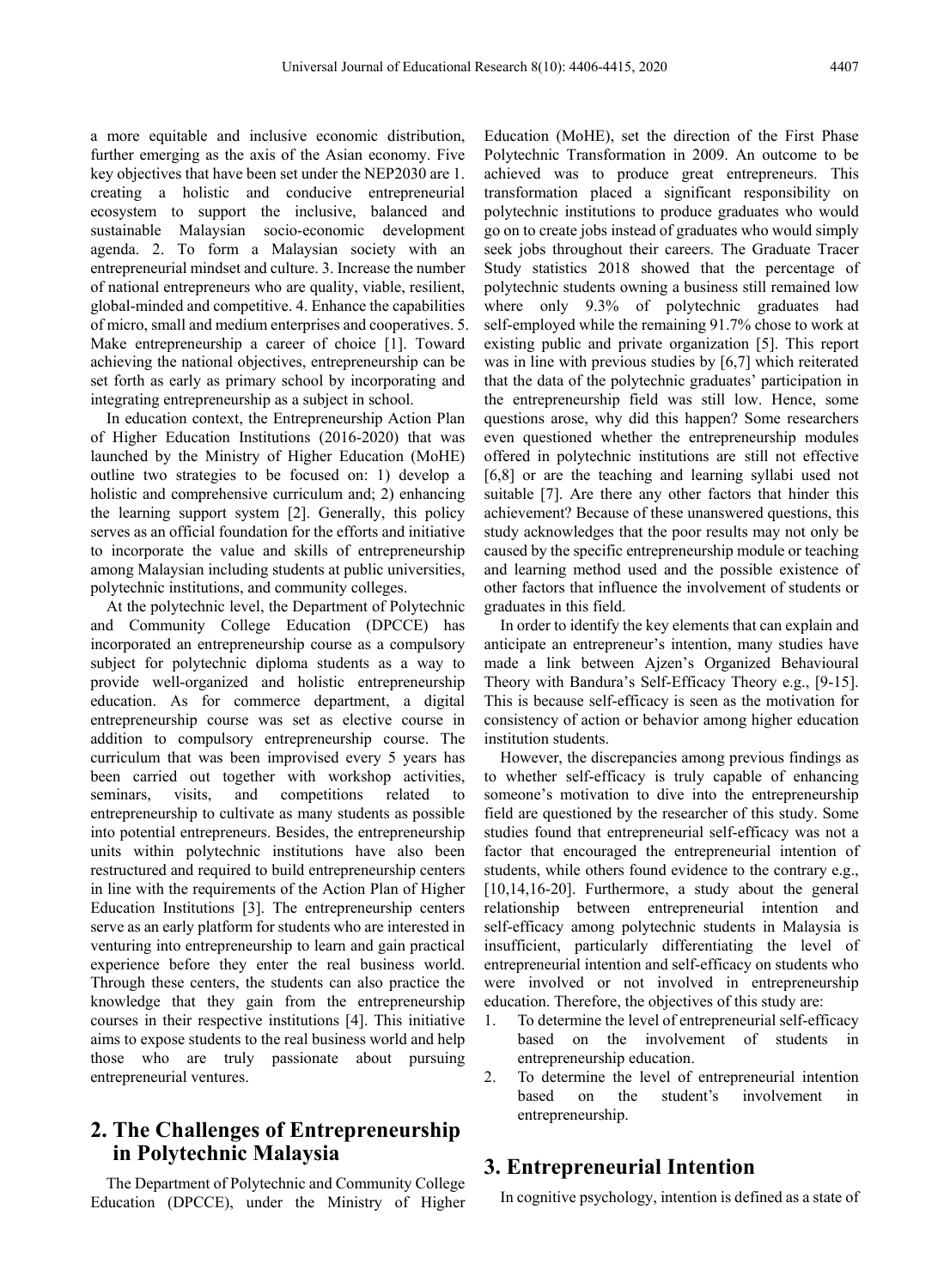mind before performing an act or behavior [21]. [22] defined intention as a tendency of behavior caused by attitude. However, in entrepreneurship, intention is interpreted as an individual's state of mind to start a new business [23, 57]. Intention has been proved by psychologists to be a predictor of a behavior, attitude, and action of a trustworthy individual. The Theory of Planned Behavior was first debated by [24] through his work, "From Intentions to Actions: A Theory of Planned Behavior." This theory was built on the Theory of Reasoned Action [25], which outlined two determining factors of causal behavior, attitude and subjective norm. Attitude refers to the individual's perception of positive and negative judgment of a certain behavior, whereas subjective norm refers to the individual's perception towards social pressure or the public's view of a certain behavior [25].

The idea of Theory of Reasoned Action was then expanded into the Theory of Planned Behavior (TPB) (Figure 1) where [26] outlined an additional factor: behavior control. Behavior control refers to the perception or impression of an individual regarding how easy or difficult it is to act on a certain behavior based on previous experiences and challenges faced. [26] saw that these three factors were capable of directly influencing intentions, and intentions influenced a person's real behavior. Behavior control was also found to be positively related to the tendencies of individuals to act on the behavior.



**Figure 1.** Ajzen's Theory of Planned Behavior

Since this theory was developed, scholars from various fields beyond entrepreneurship have adapted it to predict a certain future action or human behavior. Many previous studies applied this theory, including [20] and [21], but there were issues regarding the measuring instrument used [27]. [27] then developed an entrepreneurship intention model, which was based on the TPB as well as the instruments of entrepreneurial intention, to overcome the limitations of past instruments.

Other than [27] instruments, there are many others that can be used to measure entrepreneurial intention. One of them is the questionnaire developed by [28]. This instrument consists of four items that measure tendency, readiness, and potential of an individual to become an entrepreneur. Meanwhile, the eight-item instrument developed by [29] measures an individual's tendency to implement entrepreneurial activities over the next 12 months. [30] also developed a six-item questionnaire relating to organized behavior among young graduates and

the intention to start a new business. Based on the questions to be answered, this study chose to use the instrument developed by [28] to identify the level of entrepreneurial intention because the focus of the study was similar and the sample was also students. In fact, the results of their study also found that the entrepreneurial intention has a positive correlation to a person's desire to set up a business. Since the study was in abroad, the researcher would like to identify if there is potential similar result among Malaysian Polytechnic students.

# **4. Entrepreneurship Self-efficacy**

[31] further study explained the factors of behavior control in more detail and explained that the measurements of these factors needed to be related with self-efficacy and control to ensure consistency of the factors in influencing individual's tendency to execute the act or behavior. Self-efficacy, as defined by [32], refers to an individual's belief in their capability to complete a task. In the context of entrepreneurship, [9] defined self-efficacy as the level of an individual's confidence in starting a new business. It cannot be denied that this belief is an important aspect of self-motivation and behavior because it can influence an individual's life direction. This is because, according to the basis of the theory, individuals tend to choose activities they are confident in doing [32]. A study by [14] also explained that many Indonesian students are incapable of becoming entrepreneurs due to a lack of entrepreneurial self-efficacy, despite their stated intent to do so.

[15] and [10] agreed with Bandura's statement regarding individuals with high self-efficacy being more likely to show interest in executing their tasks and more willing to strive against challenges and obstacles as compared to individuals with low self-efficacy. From the perspective of entrepreneurship, [9] and [14] conclude that individuals with a high level of self-efficacy have a higher chance of venturing into entrepreneurship. The quantitative and qualitative mixed method study by [11] proved that self-efficacy positively influenced entrepreneurial intention where the finding explained that the higher the self-efficacy, the more interested the students were in becoming entrepreneurs. Their results in the line with the findings of [13] which found that entrepreneurial self-efficacy only had a moderately positive relationship with entrepreneurial intention.

[33] explained that self-efficacy was not a magic pill that could instantly inspire people to start their business. However, self-efficacy was seen as a driving element for people to be consistent in their actions towards starting a business. [34] agreed with the notion that the level of self-efficacy would not guarantee an individual to be successful in their chosen field, but asserted that self-efficacy itself was what made an individual become persistent in facing challenges in order to achieve his or her dream

Considering the potential of self-efficacy to incorporate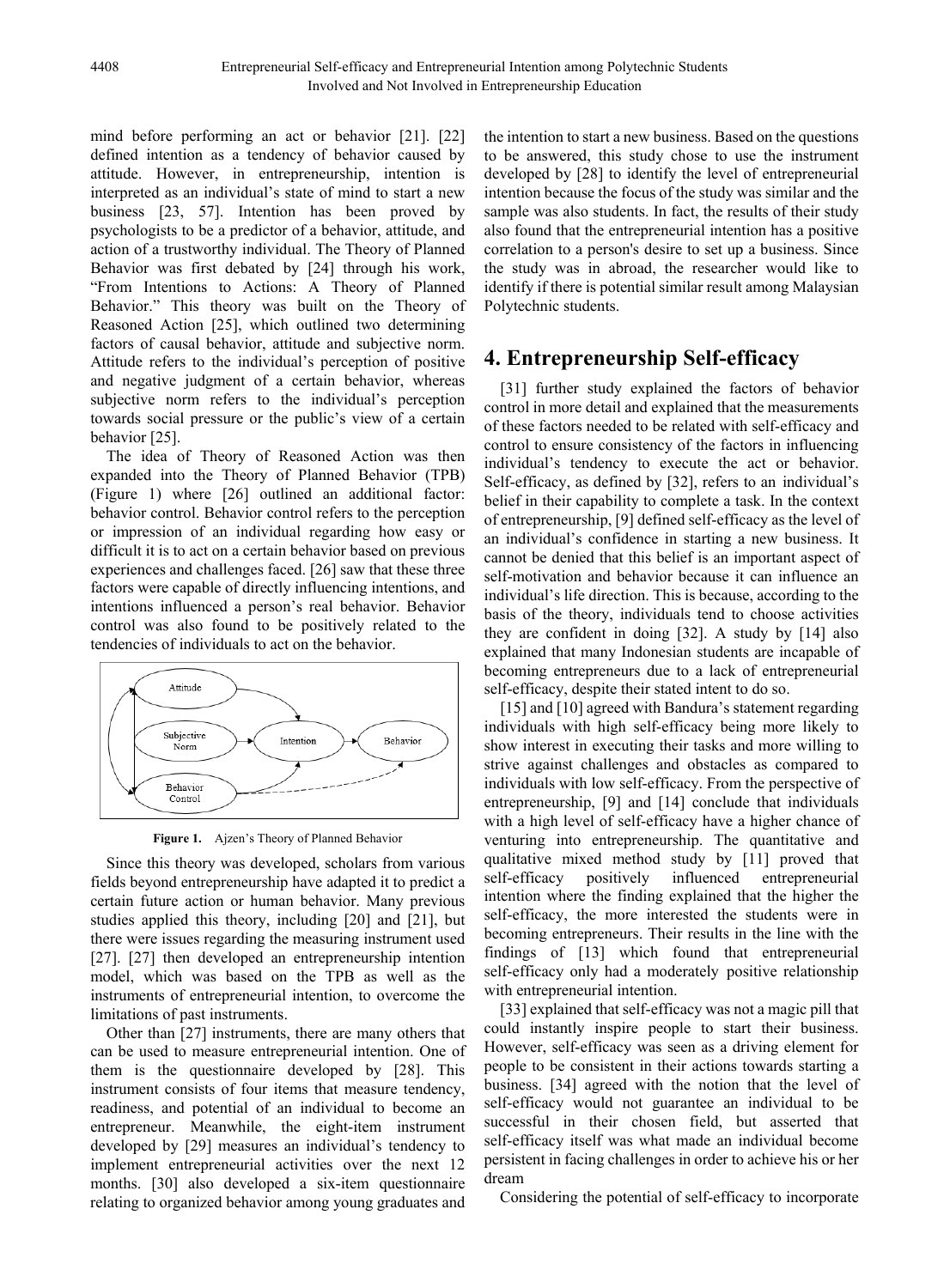interest and create a tendency towards a certain field, various instruments have been developed to measure the level of self-efficacy, specifically or generally. [35] outlined the focus of entrepreneurial self-efficacy into six dimensions:(i) developing new products and market opportunities; (ii) buildings an innovative environment; (iii) initiating investors relationship; (iv) defining core purpose; (v) coping with unexpected challenges; and (vi) developing critical human resources.

Even though there are studies using the instruments developed by [35], this instrument failed at determining the effectiveness of every dimension that influences entrepreneurial intention [36]. In addition, [35] instrument is more suitable for identifying self-efficacy amongst entrepreneurs than among students because entrepreneurship education is now more focused on cultivating entrepreneurial interest until the individual is more likely to start a new business.

The questionnaire developed by [36] is more effective in measuring the level of entrepreneurial self-efficacy among students because it uses five dimensions adapted from [37] in relation to entrepreneurial activities in starting a business: (i) searching; (ii) planning; (iii) marshalling; (iv) implementing - people; and (v) implementing - financial. This instrument was used [9] to investigate the role of gender as a moderator in the relationship between entrepreneurial self-efficacy and entrepreneurial intention among undergraduate students. This study also used the instrument developed by [36] to examine the level of entrepreneurial self-efficacy among Malaysian Polytechnic students based on the involvement of students in entrepreneurship education.

#### **5. Entrepreneurship Education**

[38] expanded upon his self-efficacy theory by examining four main factors that can increase self-efficacy: mastery experience, social model, social persuasion, and psychological state. A study by [20] investigated the role of entrepreneurial self-efficacy as the mediator between formal education and entrepreneurial intention. The study examined all of the four factors introduced by [38] in the context of formal education (Figure 2).



**Figure 2.** Bandura's Self-efficacy Theory (1986)

Mastery experience can be incorporated through training programs and entrepreneurship competitions. Entrepreneurship education provided a social model through field studies on successful entrepreneurs, knowledge sharing from entrepreneurs, and cooperation and collaboration with entrepreneurs. From the aspect of social persuasion, entrepreneurship education could also aid students psychologically to be more eager to venture into entrepreneurship by displaying examples of lifestyles and working styles of successful entrepreneurs. [20] found that formal entrepreneurial education was the fundamental factor in raising the level of self-efficacy among students compared to entrepreneurial experience and tendency to take risks.

Furthermore, scholars also searched for answers to whether entrepreneurship education could be related to and influence entrepreneurial intention directly. A study by [30] found that entrepreneurship education could influence entrepreneurial intention through the exposure of relevant skills during the education process. In other words, students were more willing and prepared to start a business after they received business and entrepreneurship-related education. Another study by [39] found that participation in entrepreneurship education had a positive impact on entrepreneurial intention. Similar conclusions were reached by [40-42] who also found that students receiving entrepreneurship education had high entrepreneurial behavioral tendencies compared to students who never attended any program related to business or entrepreneurship.

However, some studies were unable to provide conclusive evidence supporting a significant relationship between entrepreneurship education and entrepreneurial intention. Based on the three factors that influenced entrepreneurial intentions in Ajzen's Theory of Planned Behavior, a study by [43] showed no evidence that indicates entrepreneurship education could influence attitude towards the field of entrepreneurship and entrepreneurial intention. This study was in line with a study by [44] also proved that there was no significant difference in the tendency of entrepreneurial intentions between students who had participated in entrepreneurship courses and students who had not. [45] which based on the Entrepreneurship Student Readiness Model in examining the relationship between a university's environment (i.e., lecturers, curriculum and co-curricular programs, support resources, and campus cycles) and entrepreneurial intention among the entrepreneurship students. The study found that the entrepreneurship curriculum and co-curricular programs only had a weak relationship with entrepreneurial intention.

[46] showed a positive increase in entrepreneurial intention among students after their participation in entrepreneurship education. However, the study also found that entrepreneurship education was not the factor affecting the tendency of entrepreneurial intention, because these two elements needed to be taken separately from entrepreneurship self-efficacy.

There have also been studies which have used entrepreneurship education as a mediator in investigating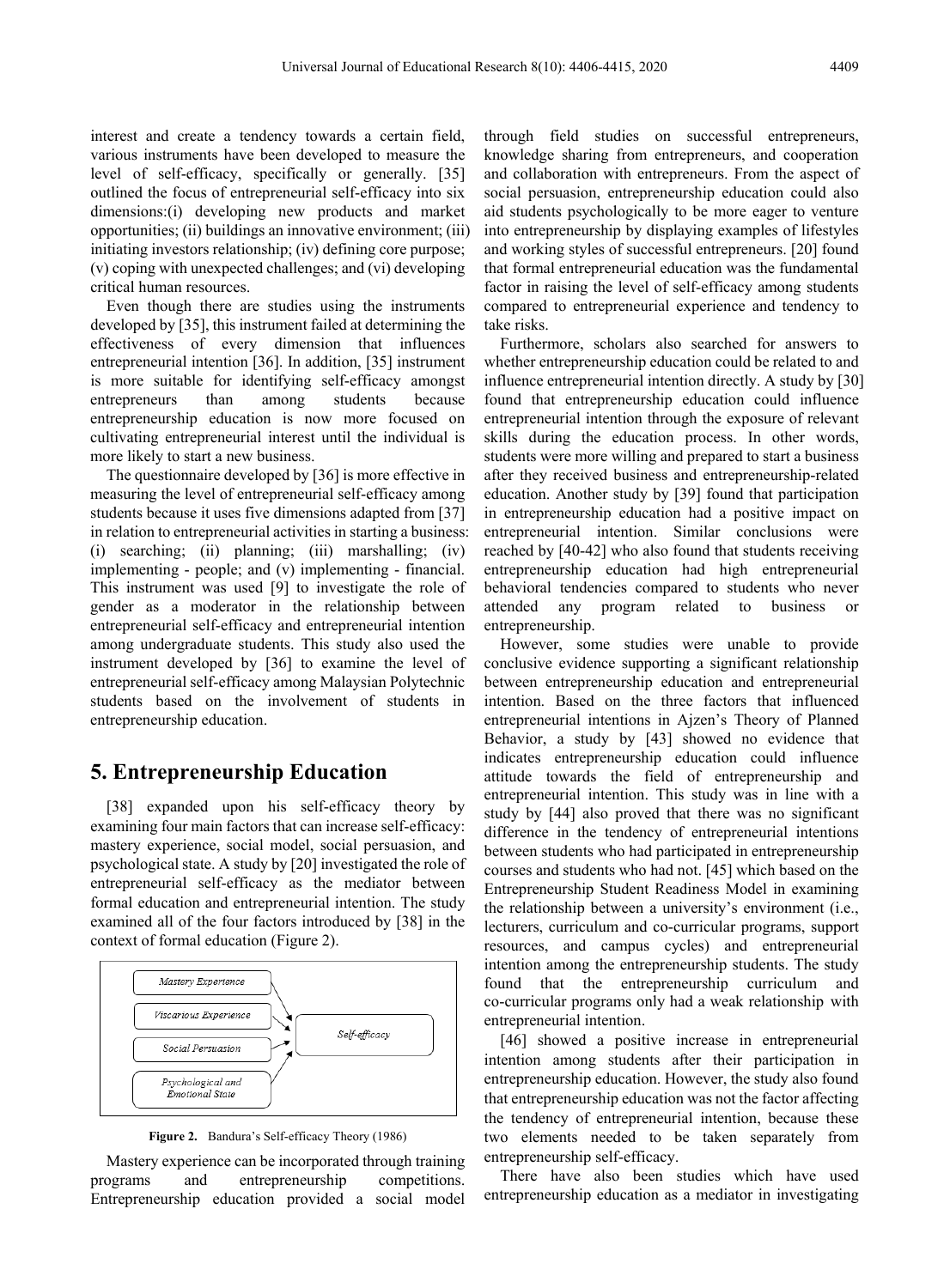the factors influencing entrepreneurial intention. [47] studied the effects of entrepreneurship education as a moderator in the relationship between innovation, tendency in taking risks, family background, entrepreneurial constraints, and environmental encouragement with the development of entrepreneurial intention. The study found that entrepreneurship education only showed a significant impact as a moderator between environmental encouragement and entrepreneurial intention. This implied that students who were exposed to entrepreneurship programs were better able to enhance their knowledge about these programs and the policies developed by the government, which helped them become entrepreneurs.

Therefore, this study examined the context of entrepreneurship education in Malaysia's polytechnic institutions, how entrepreneurship education is capable of improving the level of students' entrepreneurial self-efficacy, and whether entrepreneurship education can encourage students to be more interested in venturing into entrepreneurship.

# **6. Methodology**

This study used a quantitative methodology by distributing a survey. The population of the study consisted of diploma students from 36 polytechnic institutions in Malaysia with a total of 94,642 students [3]. A total of 382 students, randomly selected were involved in this study and the sample size was determined based on a schedule developed by [48]. However, only 317 responses (82.98%) could be used in the analysis. This feedback rate was sufficient for research purposes [49].

The questionnaire was divided into three sections: Section A (5 items) - collecting demographic information (eg: gender, institution, department of study, background of business and entrepreneurial course that has been attended); Section B - studying entrepreneurial self-efficacy (19 items); and Section C (4 items) measuring the construct of entrepreneurial intention.

The instrument for Section B was adapted from an instrument developed by [36], which encompassed the five dimensions of entrepreneurial activities based on [37] (searching; planning; marshalling; implementing - people; and implementing - financial). The questionnaire instrument by [36] was selected because all five dimensions focused on the entrepreneurial activities involved in starting a business. This instrument used a 5-point Likert scale ranging from 1 - strongly disagree - to 5 - strongly agree.

The instrument for Section C was adapted from [28] and consisted of four items measuring individual tendency to be involved in entrepreneurial venture within 5 years upon graduation. This instrument also used a 5-point scale ranging from 1 - very interested/highly considered/very willing/very likely to 5 - not at all interested/not at all willing/very unlikely, according to the questions asked. For

the mean measurement of entrepreneurial intention, the scaled score for each item was reversed. The findings for Section B and C was interpreted according to [45] as shown in Table 1.

**Table 1.** Interpretation of mean value by [50]

| Mean Score      | Description |  |  |  |  |  |  |
|-----------------|-------------|--|--|--|--|--|--|
| $1.00 \le 1.89$ | Very low    |  |  |  |  |  |  |
| $1.90 \le 2.69$ | Low         |  |  |  |  |  |  |
| $2.70 \le 3.49$ | Moderate    |  |  |  |  |  |  |
| 3.50 < 4.29     | High        |  |  |  |  |  |  |
| $4.30 \le 5.00$ | Very High   |  |  |  |  |  |  |

Before the actual study was conducted, the instrument was put through a pilot test to confirm its validity and reliability. Validity is important because it determines whether the instrument is able to measure what the researcher intends to measure [50]. This study runs a convergence validity using an average variance extracted, factor loading and composite reliability analysis. As the result, only 15 items of entrepreneurial self-efficacy instrument can be used.

The reliability of an instrument determines the consistency of each item's score in which tested items need to produce the same score, or similar result, even if the subject is tested several times. This study relied on the Cronbach Alpha value to determine the reliability of the instrument. The Cronbach Alpha for the instrument constructs of entrepreneurial self-efficacy (0.8960) and entrepreneurship (0.9052), both of which exceed the minimum requirement ≥0.70 to verify internal consistency. The factor loadings for each item for both constructs range from 0.539 to 0.941, which are generally very practical to be sustained for subsequent analysis.

# **7. Findings**

Frequency analysis shows that the 317 respondents consisted of 101 male students (31.9%) and 216 female students (68.1%). According to educational background, 228 students (71.9%) are non-technical students in fields such as commerce, tourism, and hospitality. Meanwhile, the remaining 89 respondents are technical students (28.1%). A total of 234 respondents (73.8%) have business backgrounds through immediate family, other relatives, friends, or other personal contacts. Of the total number of respondents, 237 students (74.8%) have participated in entrepreneurship courses.

#### **7.1. What is the Level of Entrepreneurial Self-efficacy based on the Involvement of Students in Entrepreneurship Education?**

Table 2 shows that both groups, students who have participated in entrepreneurship courses  $(M = 3.9201, SD =$ 0.4395) and those who have not ( $M = 3.8433$  SD = 0.4738), have high levels of entrepreneurship self-efficacy. Table 2 explains the distribution of self-efficacy levels for both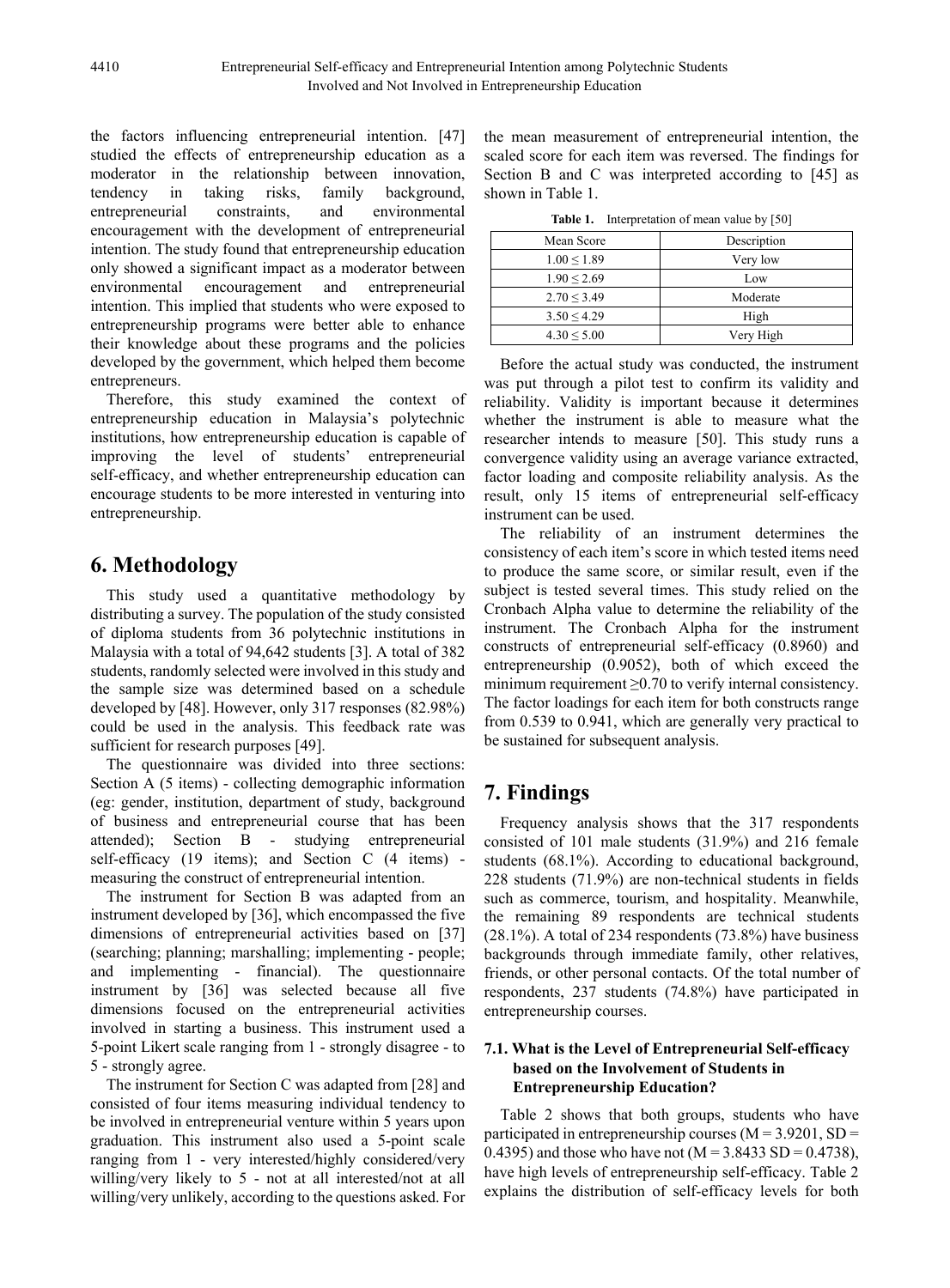groups of students based on their involvement in entrepreneurship education. With respect to generating new ideas and identifying market demand for products and services, students who received entrepreneurship education were found to have more self-confidence in their own abilities than students who never attended any entrepreneurship education programs.

Information on detailed feedback of entrepreneurial self-efficacy of both groups of students is shown in Table 3. Data reports that every entrepreneurial self-efficacy item shows the highest percentage of Strongly Agree (SA) responses. Students who were involved in entrepreneurship education programs appear to possess the skills of all elements related to entrepreneurial self-efficacy. They have higher confidence in their ability to ensure that other people understand and believe in the vision and planning of developing a new business and feel they are capable of forming effective marketing or advertising for a new product or service. This group of students also feels they can form business networks, and share information with other people, and can accurately and explicitly explain their business ideas either verbally orally or in writing.

Table 3 shows that even though both categories of students show high level of confidence in their skill to manage human resources, it was found that the group of students who have participated in entrepreneurship education feels more capable in managing, recruiting, and paying employees as well as distributing jobs to their employees and overcoming business crises effectively. Furthermore, this group of students also believes that they can inspire, encourage, train, and motivate their employees.

**Table 2.** Level of entrepreneurial self-efficacy based on students' involvement in entrepreneurship education

|     | Involvement in entrepreneurship |     | Mean   | SD     | Description |
|-----|---------------------------------|-----|--------|--------|-------------|
| ESE | Have been involved              | 237 | 3.9201 | 0.4395 | High        |
|     | Never been involved             | 80  | 3.8433 | 0.4738 | High        |

Note: ESE = Entrepreneurial Self - Efficacy

**Table 3.** Details of the level of entrepreneurial self-efficacy distribution based on students' involvement in entrepreneurship education

|                  | Involvement in<br>Entrepreneurship Education | n   | $SD + D$       |                      | <b>SOD</b> |                   | $A + SA$  |                   |
|------------------|----------------------------------------------|-----|----------------|----------------------|------------|-------------------|-----------|-------------------|
| Items            |                                              |     | Frequency      | Percentage<br>$(\%)$ | Frequency  | Percentage<br>(%) | Frequency | Percentage<br>(%) |
| ESE1             | Have Been Involved                           | 237 | 10             | 4.2                  | 61         | 25.7              | 166       | 70.1              |
|                  | Never Been Involved                          | 80  | 3              | 3.8                  | 23         | 28.8              | 54        | 67.5              |
| ESE <sub>2</sub> | Have Been Involved                           | 237 | $\overline{c}$ | 0.8                  | 49         | 20.7              | 186       | 78.5              |
|                  | Never Been Involved                          | 80  | 3              | 3.8                  | 22         | 27.5              | 55        | 68.8              |
|                  | Have Been Involved                           | 237 | 10             | 4.2                  | 68         | 28.7              | 159       | 67.1              |
| ESE6             | Never Been Involved                          | 80  | $\mathbf{1}$   | 1.3                  | 19         | 23.8              | 60        | 75.1              |
| ESE7             | Have Been Involved                           | 237 | 9              | 3.8                  | 57         | 24.1              | 171       | 72.1              |
|                  | Never Been Involved                          | 80  | 5              | 6.3                  | 21         | 26.3              | 54        | 67.5              |
|                  | Have Been Involved                           | 237 | $\overline{4}$ | 1.7                  | 50         | 21.1              | 183       | 77.3              |
| ESE8             | Never Been Involved                          | 80  | 5              | 6.3                  | 14         | 17.5              | 61        | 76.3              |
| ESE9             | Have Been Involved                           | 237 | $\overline{c}$ | 0.8                  | 31         | 13.1              | 204       | 86.1              |
|                  | Never Been Involved                          | 80  | $\overline{c}$ | 2.6                  | 15         | 18.8              | 63        | 78.8              |
| ESE10            | Have Been Involved                           | 237 | $\overline{4}$ | 1.7                  | 47         | 19.8              | 186       | 78.5              |
|                  | Never Been Involved                          | 80  | $\overline{2}$ | 2.5                  | 24         | 30                | 54        | 67.5              |
| ESE11            | Have Been Involved                           | 237 | 11             | 4.6                  | 33         | 13.9              | 193       | 81.4              |
|                  | Never Been Involved                          | 80  | $\overline{4}$ | 5                    | 26         | 32.5              | 50        | 62.5              |
| ESE12            | Have Been Involved                           | 237 | 12             | 5                    | 51         | 21.5              | 174       | 73.4              |
|                  | Never Been Involved                          | 80  | 5              | 6.3                  | 21         | 26.3              | 54        | 67.6              |
| ESE13            | Have Been Involved                           | 237 | $\overline{4}$ | 1.7                  | 27         | 11.4              | 206       | 86.9              |
|                  | Never Been Involved                          | 80  | $\overline{2}$ | 2.5                  | 14         | 17.5              | 64        | 80.1              |
| ESE14            | Have Been Involved                           | 237 | 5              | 2.1                  | 54         | 22.8              | 178       | 75.1              |
|                  | Never Been Involved                          | 80  | $\overline{c}$ | 2.5                  | 28         | 35                | 50        | 62.6              |
| ESE15            | Have Been Involved                           | 237 | 7              | 2.9                  | 22         | 9.3               | 208       | 87.8              |
|                  | Never Been Involved                          | 80  | 3              | 3.8                  | 11         | 13.8              | 66        | 82.6              |
|                  | Have Been Involved                           | 237 | 6              | 2.5                  | 22         | 9.3               | 209       | 88.2              |
| ESE16            | Never Been Involved                          | 80  | $\overline{c}$ | 2.6                  | 19         | 23.8              | 59        | 73.8              |
|                  | Have Been Involved                           | 237 | 12             | 5                    | 46         | 19.4              | 179       | 75.5              |
| ESE17            | Never Been Involved                          | 80  | $\mathbf{1}$   | 1.3                  | 17         | 21.3              | 62        | 77.5              |
| ESE18            | Have Been Involved                           | 237 | 9              | 3.8                  | 41         | 17.3              | 187       | 78.9              |
|                  | Never Been Involved                          | 80  | $\overline{2}$ | 2.5                  | 11         | 13.8              | 67        | 83.8              |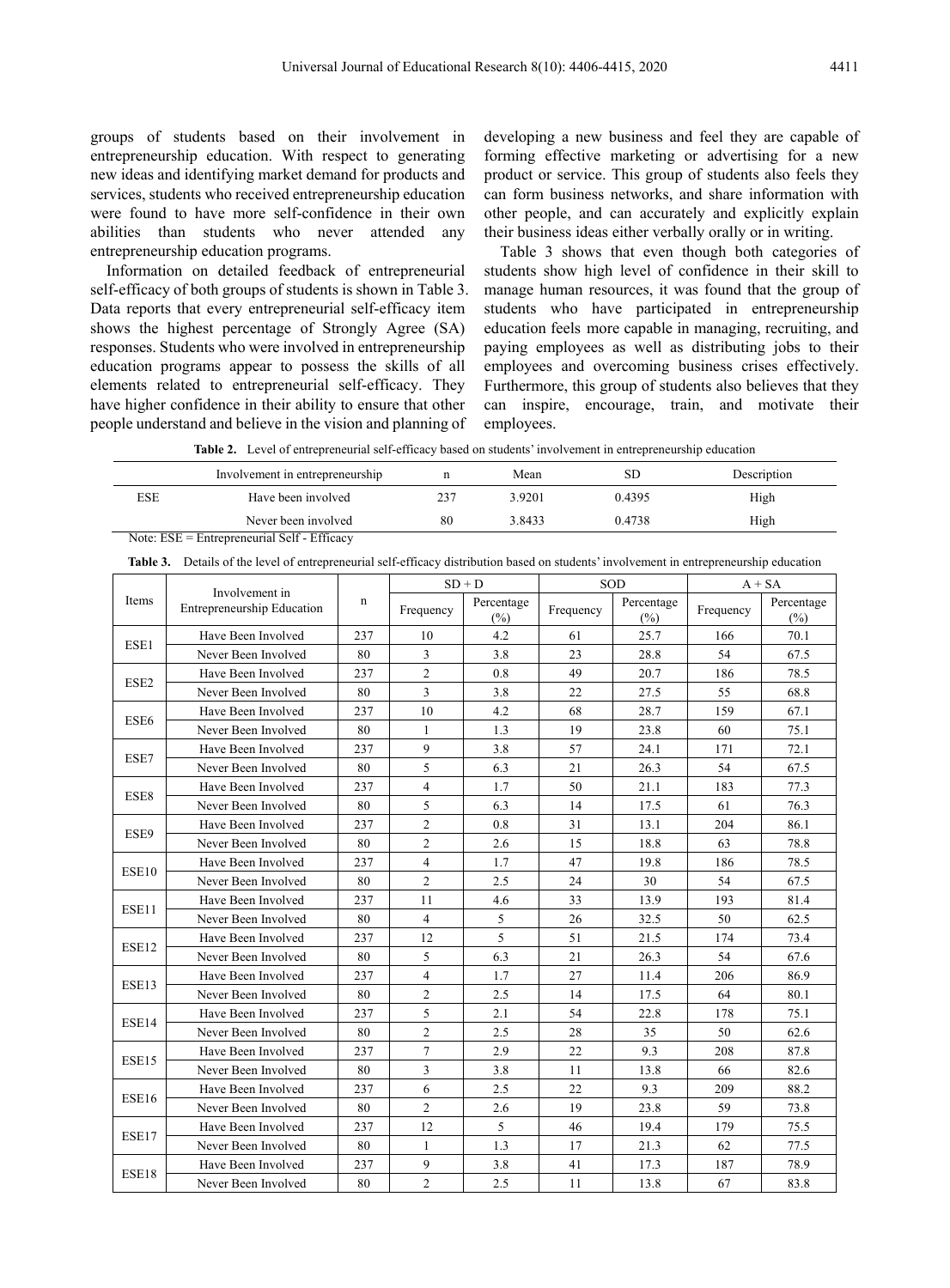From a financial management perspective, the majority of the group of students who have never been involved in entrepreneurship education agree that they are capable of organizing and maintaining their business financial records and managing business assets as opposed to students who have had any entrepreneurship education. For example, in planning a business, it was found that the group of students who have never been involved in any entrepreneurship education programs are more likely to believe that they could predict the total capital needed to start a business. This result is in line with a study by [51] towards polytechnic students with high level of self-efficacy (Mean  $= 3.92$ , Standard deviation  $= 0.58$ ).

#### **7.2. What is the Level of Entrepreneurial Intention Based on the Student's Involvement in Entrepreneurship?**

Table 4 shows that both groups of students have a high level of entrepreneurial intention  $(M = 3.5074, SD =$ 0.9568,  $M = 3.6563$ ,  $SD = 0.8682$ ). Table 5 shows the analysis of the respondents' intention level towards involvement in entrepreneurship and business within five years after graduation. Even though both groups may show the same level of entrepreneurial intention in terms of interest, consideration, and possibility of becoming an entrepreneur immediately after graduation, Table 5 explains that the group of students who never attended any entrepreneurship courses tend to choose entrepreneurship five years after graduating from a polytechnic institution.

**Table 4.** Level of entrepreneurial intention based on students' involvement in entrepreneurship education

|    | Involvement in<br>entrepreneurship | n | Mean | SD.    | Description |
|----|------------------------------------|---|------|--------|-------------|
| ЕI | Have been involved 237 3.5074      |   |      | 0.9568 | High        |
|    | Never been involved $80$ 3.6563    |   |      | 0.8682 | High        |

Note: EI = Entrepreneurial Intention

## **8. Discussion and Conclusion**

The findings show that the level of entrepreneurial self-efficacy of students who received some form of entrepreneurship education is similar to those who have not. However, students who have been involved in entrepreneurship educational courses in polytechnic institutions in Malaysia show a slightly higher level of entrepreneurial self-efficacy compared to students who have never been exposed to entrepreneurial knowledge, especially in the aspects of generating business ideas, business planning, building business networks, and managing human resources. This finding is in line with [20], based on [38] theory, and supports the idea that the educational system can improve students' self-efficacy through its role in mastery experience, vicarious experience, social persuasion, and psychological states.

Furthermore, it cannot be denied that entrepreneurship education plays a role in providing skills and knowledge to students that will prove useful as they enter entrepreneurship and the business world. The findings of the study show that polytechnic diploma students in both groups have only a moderate level of entrepreneurial intention. This demonstrates that even students who have never participated in any entrepreneurship educational courses appear to have interests in entrepreneurship and are prepared to consider it as their career choice immediately after graduating. This finding is in line with studies by [43-45] who found that entrepreneurship education in higher institutions does not influence the involvement of graduates in the world of entrepreneurship. We have to note that any individual who never experiences the real entrepreneurial environment will not be able to understand what entrepreneurship is about. It is not just simply transaction between buyer and seller. This is explained by the study of [52] which found significant relationship between the knowledge of entrepreneurial support and the entrepreneurial intention.

| Items | Involvement in<br>Entrepreneurship<br>Education | n   | $SD + D$  |                      | <b>SOD</b> |                      | $A + SA$  |                      |
|-------|-------------------------------------------------|-----|-----------|----------------------|------------|----------------------|-----------|----------------------|
|       |                                                 |     | Frequency | Percentage<br>$(\%)$ | Frequency  | Percentage<br>$(\%)$ | Frequency | Percentage<br>$(\%)$ |
| EI1   | Have Been Involved                              | 237 | 141       | 59.5                 | 53         | 22.4                 | 30        | 18.2                 |
|       | Never Been Involved                             | 80  | 49        | 61.3                 | 20         | 25                   | 11        | 13.8                 |
| EI2   | Have Been Involved                              | 237 | 127       | 53.6                 | 75         | 31.6                 | 35        | 39.8                 |
|       | Never Been Involved                             | 80  | 47        | 58.8                 | 27         | 33.8                 | 6         | 7.6                  |
| EI3   | Have Been Involved                              | 237 | 101       | 42.6                 | 91         | 38.4                 | 45        | 19.0                 |
|       | Never Been Involved                             | 80  | 35        | 43.8                 | 36         | 45.0                 | 9         | 11.3                 |
| EI4   | Have Been Involved                              | 237 | 132       | 55.7                 | 66         | 27.8                 | 39        | 16.5                 |
|       | Never Been Involved                             | 80  | 36        | 45                   | 35         | 43.8                 | 9         | 11.3                 |

**Table 5.** Details of the level of entrepreneurial intention distribution based on students' involvement in entrepreneurship education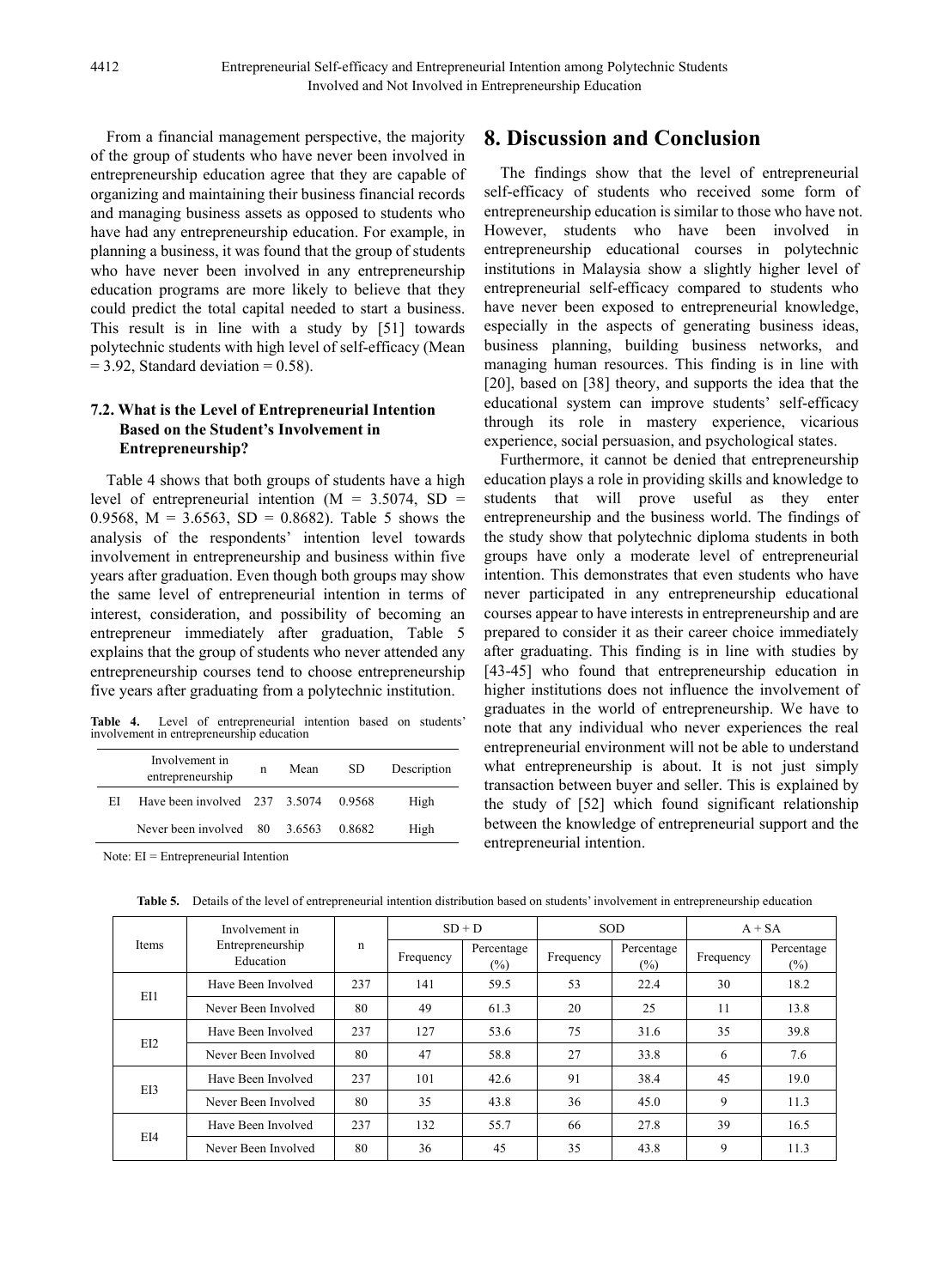Hence, the primary implication from this study is that the entrepreneurship education being offered in polytechnic institutes should be reviewed to ensure that this trend is reversed and that the programs ultimately achieve the objectives envisioned by the DPCCE. One of the suggestions is to set a moderate sales target in practical skills of entrepreneurship course. Higher goals and target force the student to desperately venture a business and make the profit than properly learning the right way to start a business. In addition, the entrepreneurship course should imply how to improve and maintain the business stages such as survival, success, take-off and resource maturity stages and not only focusing on existence of the business [53]. It is because the risk of business failure often hinders an individual to venture a business. A study by [54] found that students are less confident to take risks related to entrepreneurship. [18] also found that students are less confident about whether they are able to tolerate and manage the uncertainties that exist in business. Most students do not dare to take risks even though they have an interest and are positive towards entrepreneurial careers. This is because students are very afraid to make mistakes and bear the risk of failure [54].

Our study suffers from certain limitations. There is a possibility that students may choose entrepreneurial careers after a longer period of time; however, this study only focused on the level of entrepreneurial intention in the short term. This is in line with a statement by [55] that asserted that entrepreneurship education has more long-term effects on entrepreneurial intention than short-term effects. In addition, there are many other factors that influence students about choosing entrepreneurship as a career path after graduation. One of the factors is educational background [56]. It shows that students in non-technical fields who have any involvement with entrepreneurship education have a higher tendency to become entrepreneurs within a short period of time after graduation compared to students in more technical fields who have also participated in entrepreneurship education programs.

#### **Acknowledgments**

The authors would like to thank the Faculty of Education, Universiti Kebangsaan Malaysia for funding the research grant GG-2019-036.

## **REFERENCES**

[1] Ministry of Entrepreneur Development and Cooperatives (MEDAC), "National Entrepreneurship Policy 2030", Malaysia, pp.1 – 78, 2019. http://www.medac.gov.my /admin/files/med/image/portal/Dasar%20Keusahawanan%2

0Nasional%20(DKN)%202030.pdf (accessed Apr 15, 2020).

- [2] Ministry of Higher Education (MoHE), "Entrepreneurship Action Plan of Higher Education Institutions (2016-2020)<sup>3</sup>. Malaysia, pp. 7, 2016, https://www.moe.gov.my/ menumedia/media-cetak/penerbitan/pelan-tindakan-keusaha wanan-ipt-2016-2020/1354-pelan-tindakan-keusahawanan-i pt-2016-2020/file (accessed Apr 15, 2020).
- [3] Ministry of Higher Education (MoHE), "Bilangan Kemasukan, Enrolmen dan Keluaran Sepenuh Masa Mengikut Peringkat Pengajian Berdasarkan Politeknik (2014-2015)", Malaysia.https://www.mohe.gov.my/en/dow nload/awam/statistik/2015/220-bab-4-politeknik-1/file (accessed Apr 15, 2020).
- [4] Zainudin, M.Z. "Kecenderungan Ke Arah Meningkatkan Budaya Keusahawanan di Kalangan Pelajar Politeknik Banting, Selangor", Konvensyen Keusahawanan Politeknik Malaysia, Kota Bharu, 14-17 Nov. 2015, pp. 1-12. DOI: 10.13140/RG.2.1.4109.1444.
- [5] Ministry of Higher Education (MoHE), "Graduates Tracer Malaysia, pp. https://www.moe.gov.my/en/muat-turun/laporan-dan-statist ik/pendidikan-tinggi/laporan-kajian-pengesanan-graduan/20 18-11/3157-laporan-kajian-pengesanan-graduan-2018/file (accessed Apr 15, 2020).
- [6] Nasaruddin, N. & Othman, N. "Evaluation of Polytechnic Entrepreneurship Programs in Malaysia", International Journal of Trade, Economics and Finance, vol. 3, no. 5, pp. 356-362, 2012. DOI: 10.7763/IJTEF.2012.V3.227.
- [7] Mansor, M. "Keberkesanan Pembelajaran Berasaskan Konsultasi dalam Pemupukan Budaya Keusahawanan dalam Kalangan Pelajar Politeknik", PhD Thesis. Universiti Kebangsaan Malaysia, 2014.
- [8] Yusoff, A & Marsim, S., "Promoting Entrepreneurial Competencies via Education: Is Malaysian Polytechnic Entrepreneurship Education Effective?" International Journal of Business and Management, vol. 2, pp. 29-35, 2018. DOI: 10.26666/rmp.ijbm.2018.4.5.
- [9] Campo, J., "Analysis of the Influence of Self-Efficacy on Entrepreneurial Intentions," in Prospectiva, vol. 9, no. 2, 2011, pp. 14-21.
- [10] Densberger, K., "The Self-Efficacy and Risk-Propensity of Entrepreneurs," Journal of Enterprising Culture, vol. 22, no. 4, pp. 437-462, 2014. https://doi.org/10.1142/S0218495814 500186.
- [11] Adnyana, G.L.A.& Purnami, N.M., "Pengaruh Pendidikan Kewirausahaan, Self Efficacy dan Locus of Control Pada Niat Berwirausaha," E-Jurnal Manajemen Unud, vol. 5, no. 2, pp. 1160-1188, 2016.
- [12] Zailani, S., Iranmanesh, M., Nikbin, D. & Jumadi, H.B., "Determinants and Environmental Outcome of Green Technology Innovation Adoption in the Transportation Industry in Malaysia," Asian Journal of Technology Innovation, vol. 22, no. 2, pp. 286-301, 2014.
- [13] Nursito, S.& Nugroho, A.J.S., "Analisis Pengaruh Interaksi Pengetahuan Kewirausahaan dan Efikasi Kendiri Terhadap Intensi Kewirausahaan," Kiat Bisnis, vol. 5, no.3, pp. 148-158, 2013.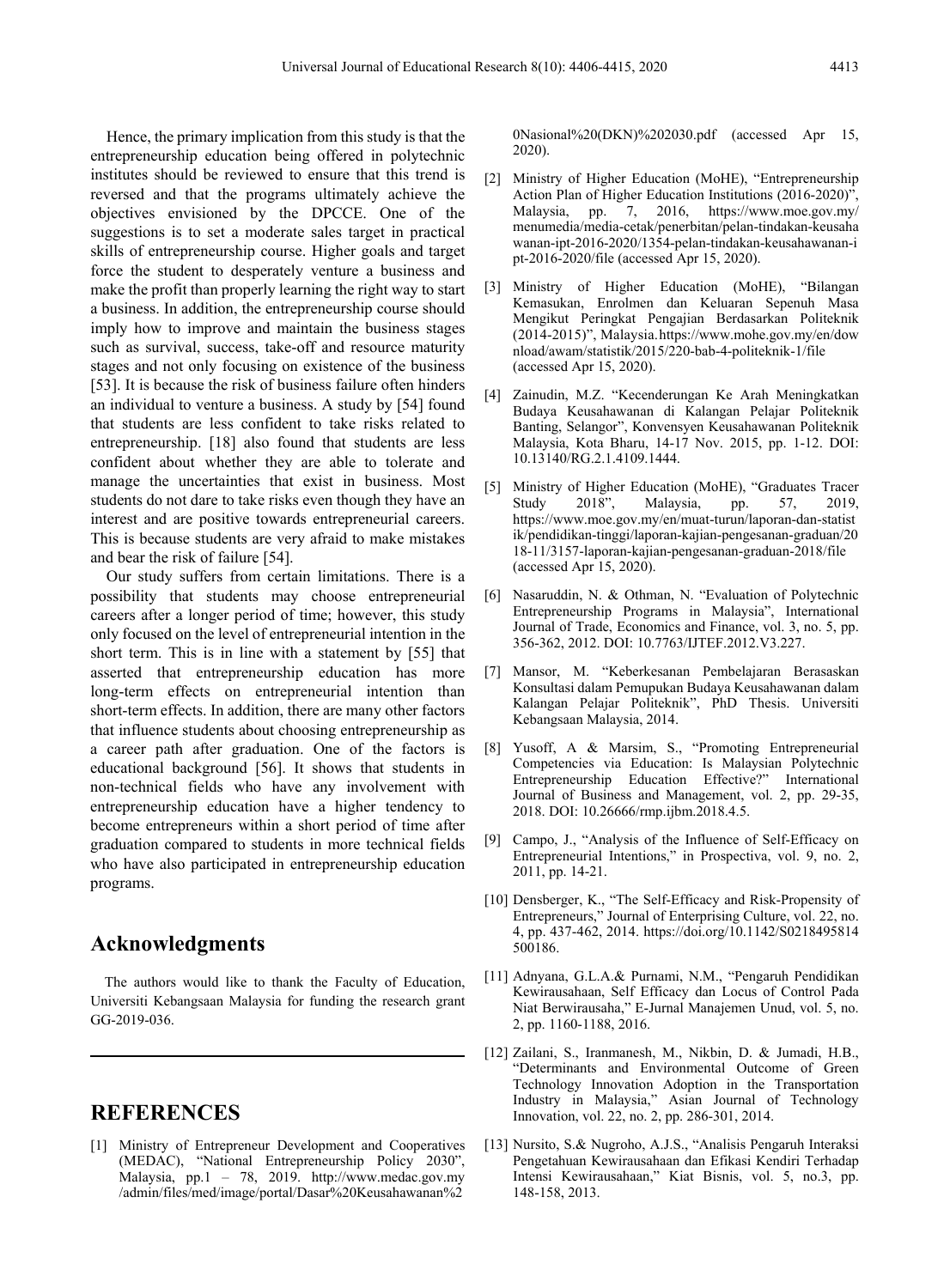- [14] Riyanti. B.P.D., "Kewirausahaan Bagi Mahasiswa," 1st ed. Jakarta: Fakultas Psikologi Unika Atma Jaya, 2009.
- [15] Wu, S. & Dagher, G.K., "Need for Achievement, Business Goals and Entrepreneurial Persistence," Management Research News, vol. 30, no. 12, pp. 928-941, 2007. DOI: 10.1108/01409170710833358.
- [16] Kessler, A., Korunka, C., Frank, H. & Lueger, M., "Predicting Founding Success and New Venture Survival: A Longitudinal Nascent Entrepreneurship Approach," Journal of Enterprising Culture, vol. 20, no. 1, pp. 25-55, 2012. https://doi.org/10.1142/S0218495812500021
- [17] Sangeeta, B.B., "10 Talents That Drive Entrepreneurial Success," in Entrepreneurial Strengths Finder, Gallup Business Journal, 2014, pp. 132-143.
- [18] Setiawan, J.L., "Examining Entrepreneurial Self-efficacy among Students," The 5th Indonesia International Conference on Innovation, Entrepreneurship, and Small Business (IICIES 2013), 115, pp. 235-242, 2013. https://doi.org/10.1016/j.sbspro.2014.02.431
- [19] Yurtkoru, E. S., Acar, P., & Teraman, B. S., "Willingness to Take Risk and Entrepreneurial Intention of University Students: An Empirical Study Comparing Private and State Universities," 10th International Strategic Management Conference. Procedia - Social and Behavioral Science, vol. 150, pp. 834 - 840, 2014. https://doi.org/10.1016/j.sbspro.2 014.09.092
- [20] Zhao, H., Seibert, S. E., & Hills, G. E., "The Mediating Role of Self-Efficacy in the Development of Entrepreneurial Intentions," Journal of Applied Psychology, vol. 90, no. 6, pp. 1265-1272, 2005. DOI: 10.1037/0021-9010.90.6.1265
- [21] Krueger, N. F., Reilly, M.D., & Carsrud, A.L., "Competing Models of Entrepreneurial Intentions," Journal of Business Venturing, vol. 15, no. 5/6, pp. 411-432, 2000. https://doi.org/10.1016/S0883-9026(98)00033-0
- [22] Pihie, Z., "Entrepreneurship as a Career Choice: An Analysis of Entrepreneurial Self-Efficacy and Intention of University Students," European Journal of Social Sciences, vol. 9, no. 2, pp. 338-349, 2009.
- [23] Remeikiene, R., Startiene, G., & Dumciuviene, D., "Explaining Entrepreneurial Intention of University Students: The Role of Entrepreneurial Education,' International Conference 2013, pp. 299-307.
- [24] Ajzen, I., "Chapter 2: From Intentions to Actions: A Theory of Planned Behavior," in J. Kuhl et al (ed). Action Control. Springer-Velag Berlin Heidelberg, 1985.
- [25] Fishbein, M. & Ajzen, I., "Belief, Attitude, Intention and Behavior: An Introduction to Theory and Research," Addison-Wesley, MA, 1975.
- [26] Ajzen, I., "The Theory of Planned Behavior" Organizational Behavior and Human Decision Processes, vol. 50, no. 2, pp. 179-211, 1991.
- [27] Liñán, F. & Chen, Y. W., "Testing the Entrepreneurial Intention Model on a Two-Country Sample," in Documents de Treball, Universitat Autònoma de Barcelona, Departament d'Economia de l'Empresa, 2006
- [28] Chen, C, Greene, P., & Crick, A., "Does Entrepreneurial Self-Efficacy Distinguish Entrepreneurs from Managers?"

Journal of Business Venturing, vol. 13. no. 4, pp. 295-316, 1998. https://doi.org/10.1016/S0883-9026(97)00029-3

- [29] Dave, V., "An Effectuation Measure of Entrepreneurial Intent," Procedia Social and Behavior Sciences, vol. 169, pp. 131-142, 2015. https://doi.org/10.1016/j.sbspro.2015.01.294
- [30] Mushtaq, H. A., Niazi, C.S.K., Hunjra, A.I. & Rehman, K.U., "Planned Behavior Entrepreneurship and Intention to Create a New Venture among Young Graduates," Management & Marketing Challenges for the Knowledge Society, vol. 6, no. 3, pp. 437-456, 2011. DOI: 10.2139/ssrn.1944685
- [31] Ajzen, I., "Perceived Behavioral Control, Self-Efficacy, Locus of Control, and The Theory of Planned Behavior," Journal of Applied Social Psychology, vol. 32, no. 4, pp. 665-685, 2002. https://doi.org/10.1111/j.1559-1816.2002.tb 00236.x
- [32] Bandura. A., "Self-Efficacy: The Exercise of Control," New York: W.H. Freeman and Company. 1997.
- [33] Cassar, G & Friedman, H.L., "Does Self-Efficacy Affect Entrepreneurial Investment?" Strategic Entrepreneurship Journal, vol. 3, no. 30, pp. 241-260, 2009. DOI: 10.1002/sej.73
- [34] Hechavarria, D.M. Renko, M.& Matthews, C.H., "The Nascent Entrepreneurship Hub: Goals, Entrepreneurial Self– Efficacy and Start-up Outcomes," Small Business Economics, vol. 39, no. 3, pp. 1-17, 2012. DOI: 10.1007/s11187-011-9355-2
- [35] De Noble. A.. Jung. D.. & Ehrlich. S., "Entrepreneurial Self Efficacy: The Development of a Measure and Its Relationship to Entrepreneurial Action," in Frontiers of Entrepreneurship Research. Wellesley, MA: Babson College, pp. 73-87, 1999.
- [36] McGee. J.E., Peterson. M., Mueller. S.L., & Sequeira. J.M., "Entrepreneurial Self-Efficacy: Refining the Measure," Entrepreneurship Theory and Practice, vol. 33. no. 4, pp. 965-988, 2009. https://doi.org/10.1111/j.1540-6520.2009.0 0304.x
- [37] Mueller, S. & Goic, S., "East-West Differences in Entrepreneurial Self-Efficacy: Implications for Entrepreneurship Education in Transition Economies," International Journal of Entrepreneurship Education, vol. 1, no. 4, pp. 613-632, 2003.
- [38] Bandura, A., "Social Foundations of Thought and Action: A Social Cognitive'" in Englewood Cliffs, NJ: Prentice Hall, Edition xiii, 1986, pp. 617.
- [39] Merle, K., Marianne, K., Urve, V. & Aino, K., "Entrepreneurship Education at University Level and Students' Entrepreneurial Intentions," Contemporary Issues in Business, Management and Education 2013, Procedia - Social and Behavioral Sciences. vol. 110, pp. 658-668, 2013. https://doi.org/10.1016/j.sbspro.2013.12.910
- [40] Zhang, Y., Duysters, G., & Cloodt, M., "The Role of Entrepreneurship Education as a Predictor of University Students' Entrepreneurial Intention," International Entrepreneurship and Management Journal, vol. 10, no. 3, pp. 623-641, 2014. DOI: 10.1007/s11365-012-0246-z
- [41] Sondari, M.C., "Is Entrepreneurship Education Really Needed? Examining Antecedent of Entrepreneurial Career Intention," The 5th Indonesia International Conference on